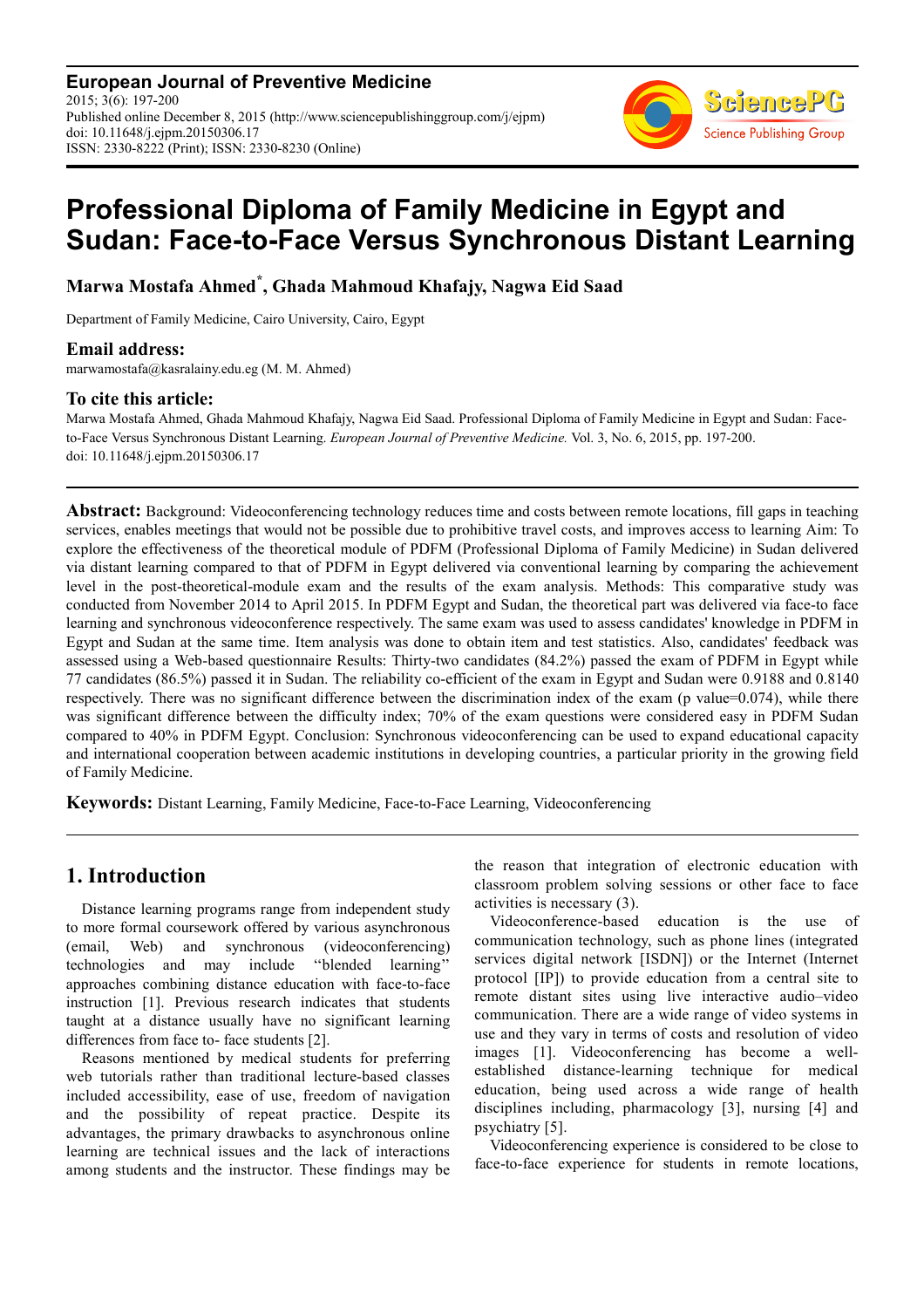where students indicated presenter personality, interactivity, and teaching style were more important than point of origin. Also students engaged in distance learning via videoconferencing thought that direct contact with international experts was considered a unique opportunity and that the use of this medium created a sense of intimacy and rapport despite the challenges posed by distance. However the primary concern was the students' perception that the videoconference tools were barrier to their interaction with the instructor [6, 7].

Videoconferencing technology reduces time and costs between remote locations, fill gaps in teaching services, increases training productivity, enables meetings that would not be possible due to prohibitive travel costs, and improves access to learning [1].

Since, implementation of family medicine in Africa faces many challenges including limited funding, focusing on hospital care, poor training capacity, and drainage of doctors towards rich or more developed countries. Hence, the Arab Institute of Continuing Professional Development (AICPD) introduced the professional diploma in family medicine (PDFM) to face the shortage in family practitioners in Egypt and Sudan. In order to reduce the travel costs and improve access to learning, the theoretical module of PDFM in Sudan was done via synchronous videoconferencing. This study is an attempt to explore the effectiveness of the theoretical module of PDFM in Sudan delivered via distant learning compared to that of PDFM in Egypt delivered via conventional learning by comparing the achievement level in the progression exam and the results of the exam analysis.

## **2. Methods**

#### *2.1. Study Design*

This comparative study was conducted from November 2014 to April 2015

#### *2.2. Study Participants*

Candidates enrolled in the PDFM (patch 7) in Egypt and candidates enrolled in PDFM (patch 3) in Sudan.

#### *2.3. PDFM Contents*

The duration of the PDFM is one year and it is composed of three modules:

- 1. Theoretical background of family medicine: 40 days (2days / 20 weeks). Each day consists of 6-hour lecture including half an hour break. Lectures includes common and important topics in family medicine, internal medicine, pediatrics, obstetrics and gynecology, surgery, psychiatry, dermatology, ophthalmology, ear, nose and thorax and pharmacology.
- 2. Practical training in family medicine
- 3. Clinical and field training in family medicine

In PDFM Sudan, the theoretical part and half of the lectures in practical part are delivered via synchronous videoconference (Distant learning). While the rest of the course content is delivered on site via face to face approach. On the other hand, the course content was delivered via face-to face learning (Conventional learning) in PDFM Egypt.

Both courses had the same learning objectives and content comprised of the same teaching presentation and handouts, planned and presented by the same Egyptian lecturers. The sequence of PowerPoint slides and video in PDFM Sudan were shown in the same order as the PDFM Egypt and the candidates completed both courses in the same time frame.

#### *2.4. Outcome Assessment*

The same post-theoretical-module exam was used to assess candidates' knowledge in PDFM in Egypt and Sudan at the same time. The exam was constructed by the head of the PDFM scientific council. The questions were selected from questions pool constructed by members of the scientific council. The exam included 50 EMQs, all of these EMQs are problem focused referring to realistic cases. For each EMQ, a point value of 1 was assigned, for a total possible score of 50 points. Also, candidates' feedback was assessed using a Webbased questionnaire. Each question was scored on a 5-point Likert scale.

#### *2.5. Item Analysis of Exam*

Item analysis was done using Classical Test Theory to obtain item and test statistics. Item statistics include difficulty index and discrimination index.

Difficulty index describes the percentage of students who correctly answered a test item. The cut-off points to evaluate the difficulty index of MCQs were: >70% (easy); 20–70% (moderate); <20% (difficult). Moderate difficulty items (20– 70%) in a test have better discriminating ability [8]. Discriminating index is the ability of a test item to discriminate between high and low examinee scorers. Higher discriminating index in an item indicate greater discriminating capability of that item. The cut-off values for (DI) are as follow:  $>0.15$  (discriminating index) and  $\leq 0.15$ (non-discriminating index) [9].

Test reliability was measured by cronbach alpha. It refers to the extent to which the test is likely to produce a consistent score. It ranges in value from zero (no reliability) to 1.00 (perfect reliability) [8].

#### *2.6. Statistical Analysis*

The collected data were statistically analyzed using statistical Package for Social Sciences (SPSS) version 16. Data were statistically described in terms of Mean,  $\pm$ Standard Deviation  $(± SD)$  or Frequencies (Number of cases) and percentages when appropriate. The difference in the mean was assessed using independent t test. For comparing categorical data, Chi square  $(X^2)$  test was performed. Fisher Exact test was used instead when the expected frequency is less than 5. P value less than 0.05 was considered statistically.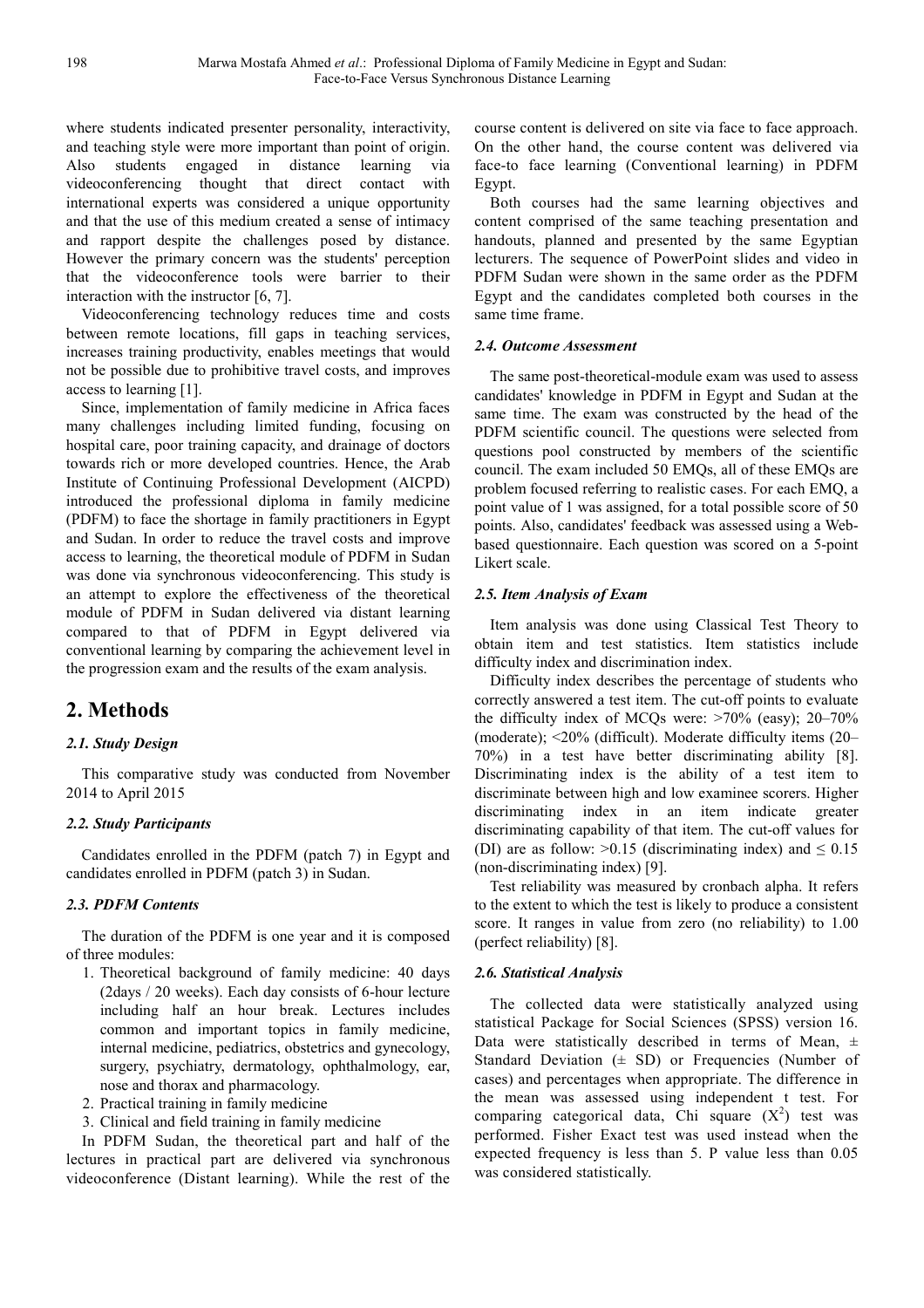## **3. Results**

*Table 1. Test statistics of the PDFM Egypt and PDFM Sudan.* 

|                             | <b>PDFM Egypt</b> | <b>PDFM Sudan</b> |  |
|-----------------------------|-------------------|-------------------|--|
| Number of candidates        | 38                | 89                |  |
| Number of passed candidates | 32                | 77                |  |
| Mean score                  | $36 \pm 6.3$      | $37.2 \pm 6.4$    |  |
| Reliability coefficient     | 0.9188            | 0.8140            |  |

Table (1) shows that 32 candidates (84.2%) passed the post-theoretical module exam of PDFM in Egypt while 77 candidates (86.5%) passed it in Sudan. There was no significant difference between the mean of the score of both exams (p value= 0.334). The results of the exam of PDFM in both setting were analyzed separately. The reliability coefficients of the exam in Egypt and Sudan were 0.9188 and 0.8140 respectively.

*Table 2. Comparison between difficulty and discrimination index of the PDFM exam in Egypt and Sudan.* 

| Item analysis               |                            | <b>PDFM</b><br>Egypt |               | <b>PDFM</b><br>Sudan |               | P      |
|-----------------------------|----------------------------|----------------------|---------------|----------------------|---------------|--------|
|                             |                            | n <sub>0</sub>       | $\frac{0}{0}$ | $\bf{no}$            | $\frac{0}{0}$ | value* |
| Discrimination<br>Index(DI) | $DI \, (> 0.15)$           | 6                    | 12            | 13                   | 26            |        |
|                             | Non-DI<br>(50.15)          | 44                   | 88            | 37                   | 74            | 0.074  |
| Difficulty<br>Index         | Difficult<br>$(<20\%)$     | $\overline{4}$       | 8             | 1                    | 2             |        |
|                             | Moderated<br>$(20 - 70\%)$ | 26                   | 52            | 14                   | 28            | 0.009  |
|                             | Easy<br>$(>70\%)$          | 20                   | 40            | 35                   | 70            |        |

Table (2) shows that there was no significant difference between the discrimination index of the exam (p value=0.074), while there was significant difference between the difficulty index of the exam (p value=0.009) in PDFM Egypt and Sudan.



*Figure 1. Candidates' response to the extent the course met their expectation.* 

The web-based questionnaire was returned by 14

candidates (response rate 41%) from PDFM Egypt and 25 candidates (response rate 28%) from PDFM Sudan. Their responses are shown in figures (1-3). In PDFM Sudan and Egypt, 44% and 28.6 % of the candidates (who returned the questionnaire) stated that the course was better than they have expected. While 68% of the candidates in PDFM Sudan and 21.4% of the candidates in PDFM Egypt strongly agreed that the course covered all the aspects of family practice. Moreover, 76% of candidates in PDFM Sudan and 21.4 % of the candidates in PDFM Egypt thought that the course instructors were excellent.



*Figure 2. Candidates' response to the whether the course covered all the aspect of family practice or not.* 



*Figure 3. Candidates' overall opinion regarding course instructors.* 

### **4. Discussion**

In our study, synchronous videoconferencing has proved to be an effective method in delivering family medicine education and bridging the geographical divide across countries. The percentage of candidates who has passed the post-theoretical-module exam was nearly the same in PDFM Egypt delivered via face-to-face learning and PDFM Sudan delivered by synchronous videoconferencing (84.2% versus 86.5%). Also, there was no significant difference between the mean of the exam score in both setting. This finding is consistent with the results of a review done by Augestad and